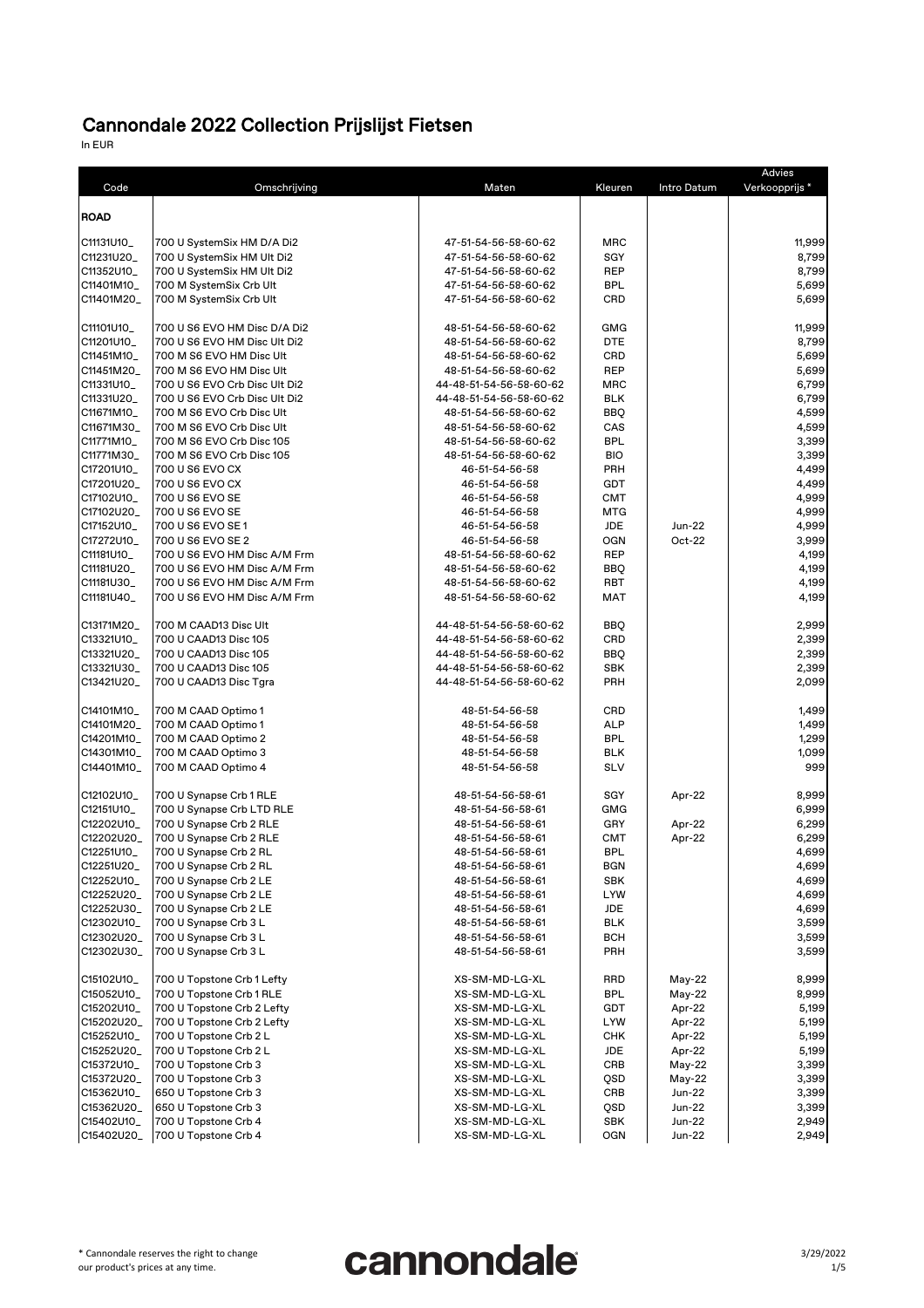In EUR

| Code            | Omschrijving                       | Maten          | Kleuren    | Intro Datum   | Advies<br>Verkoopprijs* |
|-----------------|------------------------------------|----------------|------------|---------------|-------------------------|
| C15502U10_      | 700 U Topstone LTD                 | XS-SM-MD-LG-XL | <b>GRN</b> | May-22        | 2,849                   |
| C15602U10_      | 700 U Topstone 1                   | XS-SM-MD-LG-XL | <b>MRC</b> | May-22        | 2,449                   |
| C15602U20_      | 700 U Topstone 1                   | XS-SM-MD-LG-XL | <b>CIN</b> | $May-22$      | 2,449                   |
| C15702U10_      | 700 U Topstone 2                   | XS-SM-MD-LG-XL | <b>MDN</b> | Apr-22        | 2,199                   |
| C15702U20_      | 700 U Topstone 2                   | XS-SM-MD-LG-XL | <b>OGN</b> | Apr-22        | 2,199                   |
| C15802U10_      | 700 U Topstone 3                   | XS-SM-MD-LG-XL | <b>GRY</b> | $May-22$      | 1,749                   |
| C15802U20_      | 700 U Topstone 3                   | XS-SM-MD-LG-XL | <b>TRQ</b> | $May-22$      | 1,749                   |
| C15902U10_      | 700 U Topstone 4                   | XS-SM-MD-LG-XL | <b>BLK</b> | $May-22$      | 1,499                   |
| C15902U20_      | 700 U Topstone 4                   | XS-SM-MD-LG-XL | <b>MGO</b> | $May-22$      | 1,499                   |
| <b>MOUNTAIN</b> |                                    |                |            |               |                         |
| C21102U10_      | 29 U Jekyll 1                      | SM-MD-LG-XL    | <b>BGN</b> |               | 6,999                   |
| C21202U10_      | 29 U Jekyll 2                      | SM-MD-LG-XL    | <b>GRA</b> |               | 4,999                   |
| C21202U20_      | 29 U Jekyll 2                      | SM-MD-LG-XL    | <b>PRH</b> |               | 4,999                   |
| C23052U10_      | 27.5/29 U Habit Crb LT ULT         | SM-MD-LG-XL    | <b>MTG</b> | Sep-22        | 9,499                   |
| C23152U10_      | 27.5/29 U Habit Crb LT 1           | SM-MD-LG-XL    | <b>CHK</b> | Aug-22        | 5,999                   |
| C23252U20_      | 27.5/29 U Habit LT 2               | SM-MD-LG-XL    | <b>SBK</b> | Aug-22        | 3,999                   |
| C23012U10_      | 27.5/29 U Habit Crb ULT            | SM-MD-LG-XL    | <b>GDT</b> | Sep-22        | 9,999                   |
| C23101U10_      | 27.5/29 U Habit Crb 1              | SM-MD-LG-XL    | <b>JDE</b> | Aug-22        | 5,999                   |
| C23201U10_      | 27.5/29 U Habit Crb 2              | SM-MD-LG-XL    | <b>BPL</b> | Sep-22        | 4,499                   |
| C23201U20_      | 27.5/29 U Habit Crb 2              | SM-MD-LG-XL    | QSD        | Sep-22        | 4,499                   |
| C23301U10_      | 27.5/29 U Habit 3                  | SM-MD-LG-XL    | <b>GRY</b> | <b>Nov-22</b> | 3,999                   |
| C23301U20_      | 27.5/29 U Habit 3                  | SM-MD-LG-XL    | <b>PRH</b> | <b>Nov-22</b> | 3,999                   |
| C23401U10_      | 27.5/29 U Habit 4                  | SM-MD-LG-XL    | <b>CRD</b> | <b>Nov-22</b> | 2,699                   |
| C23401U20_      | 27.5/29 U Habit 4                  | SM-MD-LG-XL    | <b>BLK</b> | <b>Nov-22</b> | 2,699                   |
| C26102U10_      | 29 U Habit HT1                     | SM-MD-LG-XL    | <b>MRC</b> | Aug-22        | 1,799                   |
| C26102U20_      | 29 U Habit HT1                     | SM-MD-LG-XL    | <b>CIN</b> | Aug-22        | 1,799                   |
|                 | C26202U10_ 29 U Habit HT 2         | SM-MD-LG-XL    | <b>MAT</b> | <b>Jul-22</b> | 1,499                   |
| C26202U20_      | 29 U Habit HT 2                    | SM-MD-LG-XL    | <b>BCH</b> | <b>Jul-22</b> | 1,499                   |
|                 | C26302U10_ 29 U Habit HT 3         | SM-MD-LG-XL    | <b>BPL</b> | Aug-22        | 1,299                   |
|                 | C26302U20_ 29 U Habit HT 3         | SM-MD-LG-XL    | <b>JDE</b> | Aug-22        | 1,299                   |
|                 | C24302M10_ 29 M Scalpel Crb SE ULT | SM-MD-LG-XL    | <b>JDE</b> | <b>Jul-22</b> | 10,999                  |
|                 | C24251M20_ 29 M Scalpel Crb SE1    | SM-MD-LG-XL    | <b>ABB</b> |               | 5,799                   |
|                 | C24852U20_ 29 U Scalpel Crb SE 2   | SM-MD-LG-XL    | <b>BKM</b> |               | 4,699                   |
|                 | C24852U30_ 29 U Scalpel Crb SE 2   | SM-MD-LG-XL    | <b>MGO</b> |               | 4,699                   |
| C26152M10_      | 29 M Trail SL1                     | SM-MD-LG-XL    | <b>SGY</b> |               | 1,799                   |
| C26251M10_      | 29 M Trail SL 2                    | SM-MD-LG-XL    | <b>MDN</b> |               | 1,649                   |
| C26151F10_      | 29 F Trail SL 3                    | XS-SM-MD-LG    | <b>SLT</b> |               | 1,399                   |
| C26351M10_      | 29 M Trail SL 3                    | SM-MD-LG-XL    | <b>BPL</b> |               | 1,399                   |
|                 | C26351M30_  29 M Trail SL 3        | SM-MD-LG-XL    | <b>GRN</b> |               | 1,399                   |
|                 | C26452M10_ 29 M Trail SL 4         | SM-MD-LG-XL    | <b>GRY</b> | <b>Jun-22</b> | 1,199                   |
|                 | C26452M20_ 29 M Trail SL 4         | SM-MD-LG-XL    | <b>ORG</b> | <b>Jun-22</b> | 1,199                   |
| C26351F10_      | 27.5/29 F Trail 5                  | XS-SM-MD-LG    | LAV        |               | 999                     |
|                 | C26351F20_ 27.5/29 F Trail 5       | XS-SM-MD-LG    | <b>BPL</b> | <b>Jul-22</b> | 999                     |
|                 | C26551M10_ 27.5/29 M Trail 5       | XS-SM-MD-LG-XL | <b>GRA</b> |               | 999                     |
|                 | C26551M30_ 27.5/29 M Trail 5       | XS-SM-MD-LG-XL | <b>MGO</b> |               | 999                     |
| C26451F20_      | 27.5/29 F Trail 6                  | XS-SM-MD-LG    | <b>LYW</b> |               | 899                     |
| C26651M10_      | 27.5/29 M Trail 6                  | XS-SM-MD-LG-XL | <b>SLT</b> |               | 899                     |
|                 | C26651M40_ 27.5/29 M Trail 6       | XS-SM-MD-LG-XL | <b>ABB</b> |               | 899                     |
| C26551F40       | 27.5/29 F Trail 7                  | XS-SM-MD-LG    | <b>CHK</b> |               | 799                     |
| C26751M10_      | 27.5/29 M Trail 7                  | XS-SM-MD-LG-XL | <b>BLK</b> |               | 799                     |
|                 | C26751M30_ 27.5/29 M Trail 7       | XS-SM-MD-LG-XL | <b>RRD</b> |               | 799                     |
| C26651F10       | 27.5/29 F Trail 8                  | XS-SM-MD-LG    | SGG        |               | 699                     |
| C26651F30_      | 27.5/29 F Trail 8                  | XS-SM-MD-LG    | <b>MDN</b> |               | 699                     |
| C26851M10_      | 27.5/29 M Trail 8                  | XS-SM-MD-LG-XL | <b>GRY</b> |               | 699                     |
|                 | C26851M30_ 27.5/29 M Trail 8       | XS-SM-MD-LG-XL | QSD        |               | 699                     |

\* Cannondale reserves the right to change our product's prices at any time.

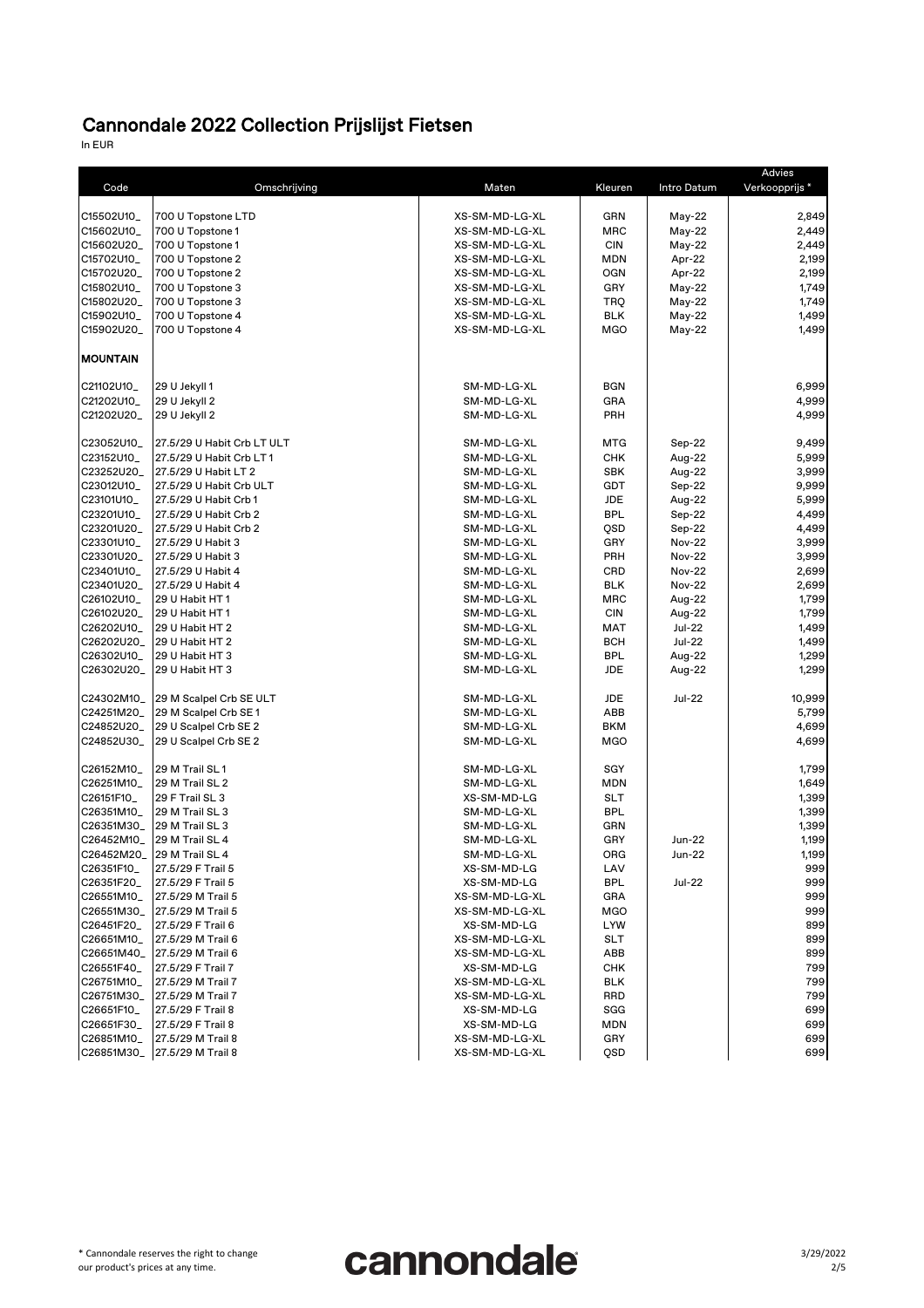In EUR

| Advies          |                                  |             |            |               |               |
|-----------------|----------------------------------|-------------|------------|---------------|---------------|
| Code            | Omschrijving                     | Maten       | Kleuren    | Intro Datum   | Verkoopprijs* |
|                 |                                  |             |            |               |               |
|                 |                                  |             |            |               |               |
| C29101U10_      | 26 U Dave                        | <b>OS</b>   | <b>SGY</b> |               | 1,299         |
|                 |                                  |             |            |               |               |
| C24102M10_      | 29 M Scalpel HM ULT              | SM-MD-LG-XL | <b>TRD</b> | <b>Jul-22</b> | 12,499        |
| C24202M10_      | 29 M Scalpel HM 1                | SM-MD-LG-XL | <b>WHT</b> | <b>Jul-22</b> | 10,999        |
| C24301M10       | 29 M Scalpel Crb 2               | SM-MD-LG-XL | <b>SLT</b> |               | 5,799         |
| C24301M20_      | 29 M Scalpel Crb 2               | SM-MD-LG-XL | <b>GRA</b> |               | 5,799         |
| C24301M30_      | 29 M Scalpel Crb 2               | SM-MD-LG-XL | <b>SGY</b> |               | 5,799         |
| C24401M20_      | 29 M Scalpel Crb 3               | SM-MD-LG-XL | <b>CRD</b> |               | 4,799         |
| C24401M30_      | 29 M Scalpel Crb 3               | SM-MD-LG-XL | <b>MRC</b> |               | 4,799         |
| C24402M10_      | 29 M Scalpel Crb 4               | SM-MD-LG-XL | <b>JNG</b> | Apr-22        | 4,299         |
| C25101U10_      | 29 U Scalpel HT HM ULT           | SM-MD-LG-XL | <b>TRD</b> | <b>Jul-22</b> | 10,499        |
| C25201U10_      | 29 U Scalpel HT HM 1             | SM-MD-LG-XL | <b>CRB</b> |               | 6,999         |
| C25201U20_      | 29 U Scalpel HT HM 1             | SM-MD-LG-XL | <b>WHT</b> |               | 6,999         |
| C25231U10_      | 29 U Scalpel HT Crb 2            | SM-MD-LG-XL | <b>CRD</b> |               | 4,699         |
| C25231U20_      | 29 U Scalpel HT Crb 2            | SM-MD-LG-XL | <b>PRH</b> |               | 4,699         |
| C25301U10_      | 29 U Scalpel HT Crb 3            | SM-MD-LG-XL | <b>BLK</b> |               | 3,499         |
| C25301U20_      | 29 U Scalpel HT Crb 3            | SM-MD-LG-XL | <b>HLT</b> |               | 3,499         |
| C25401U10_      | 29 U Scalpel HT Crb 4            | SM-MD-LG-XL | <b>ARD</b> |               | 2,699         |
| C25401U20_      | 29 U Scalpel HT Crb 4            | SM-MD-LG-XL | <b>BPL</b> |               | 2,699         |
|                 |                                  |             |            |               |               |
| <b>ELECTRIC</b> |                                  |             |            |               |               |
|                 | 297 U Moterra Neo Crb LT 1       |             |            |               |               |
| C25452U10_      |                                  | SM-MD-LG-XL | QSD        | May-22        | 8,999         |
| C25552U10_      | 297 U Moterra Neo Crb LT 2       | SM-MD-LG-XL | <b>BBQ</b> | May-22        | 7,499         |
| C25552U20_      | 297 U Moterra Neo Crb LT 2       | SM-MD-LG-XL | <b>CMT</b> | May-22        | 7,499         |
| C25152U10_      | 297/29 U Moterra Neo Crb 1       | SM-MD-LG-XL | <b>ABB</b> |               | 8,499         |
| C25152U20_      | 297/29 U Moterra Neo Crb 1       | SM-MD-LG-XL | <b>ORG</b> |               | 8,499         |
| C25252U10_      | 297/29 U Moterra Neo Crb 2       | SM-MD-LG-XL | <b>MAT</b> |               | 7,499         |
| C25252U20_      | 297/29 U Moterra Neo Crb 2       | SM-MD-LG-XL | <b>HLT</b> |               | 7,499         |
| C65331U10_      | 27.5/29 U Moterra Neo 3          | SM-MD-LG-XL | <b>DTE</b> |               | 5,999         |
| C65331U20_      | 27.5/29 U Moterra Neo 3          | SM-MD-LG-XL | <b>MRC</b> |               | 5,999         |
| C65411U10_      | 29 U Moterra Neo 4               | SM-MD-LG-XL | <b>IOR</b> |               | 5,499         |
| C65122U10_      | 29 U Moterra Neo S1              | SM-MD-LG-XL | <b>GMG</b> | <b>Nov-22</b> | 5,799         |
| C65122U20_      | 29 U Moterra Neo S1              | SM-MD-LG-XL | <b>RRD</b> | <b>Nov-22</b> | 5,799         |
| C61171M10_      | 27.5/29 U Trail Neo 1            | SM-MD-LG-XL | <b>MAT</b> | Apr-22        | 4,999         |
| C61251M10_      | 27.5/29 M Trail Neo 2            | SM-MD-LG-XL | <b>MAT</b> |               | 4,299         |
| C61351M10_      | 27.5/29 M Trail Neo 3            | SM-MD-LG-XL | <b>BLK</b> |               | 3,799         |
| C61301U10_      | 27.5/29 U Trail Neo 3 Remixte    | SM-MD-LG    | <b>BLK</b> |               | 3,799         |
| C61451M10_      | 29 M Trail Neo 4                 | SM-MD-LG-XL | <b>HLT</b> |               | 3,099         |
|                 |                                  |             |            |               |               |
| C66251U10_      | 700 U S6 EVO Neo 2               | SM-MD-LG    | <b>SGY</b> |               | 6,899         |
| C66350M10_      | 700 M S6 EVO Neo 3               | SM-MD-LG    | <b>BPL</b> |               | 4,499         |
|                 |                                  |             |            |               |               |
| C62251M20_      | 700 U Topstone Neo Crb 4         | SM-MD-LG-XL | <b>MDN</b> |               | 4,799         |
| C62301M10_      | 700 U Topstone Neo SL1           | SM-MD-LG-XL | AGV        |               | 3,599         |
| C62401M10_      | 700 U Topstone Neo SL 2          | SM-MD-LG-XL | <b>GRA</b> |               | 3,099         |
|                 |                                  |             |            |               |               |
| C63302U10_      | 650 U Treadwell Neo 2 EQ         | SM-MD-LG    | <b>GRY</b> |               | 1,999         |
| C63302U20_      | 650 U Treadwell Neo 2 EQ         | SM-MD-LG    | <b>PRH</b> |               | 1,999         |
| C63352U10_      | 650 U Treadwell Neo 2 EQ Remixte | SM-LG       | <b>GRY</b> |               | 1,999         |
| C63352U20_      | 650 U Treadwell Neo 2 EQ Remixte | SM-LG       | <b>PRH</b> |               | 1,999         |
| C63402U10_      | 650 U Treadwell Neo 2            | SM-MD-LG    | <b>GMG</b> |               | 1,799         |
| C63452U10_      | 650 U Treadwell Neo 2 Remixte    | SM-LG       | <b>GMG</b> |               | 1,799         |

\* Cannondale reserves the right to change our product's prices at any time.

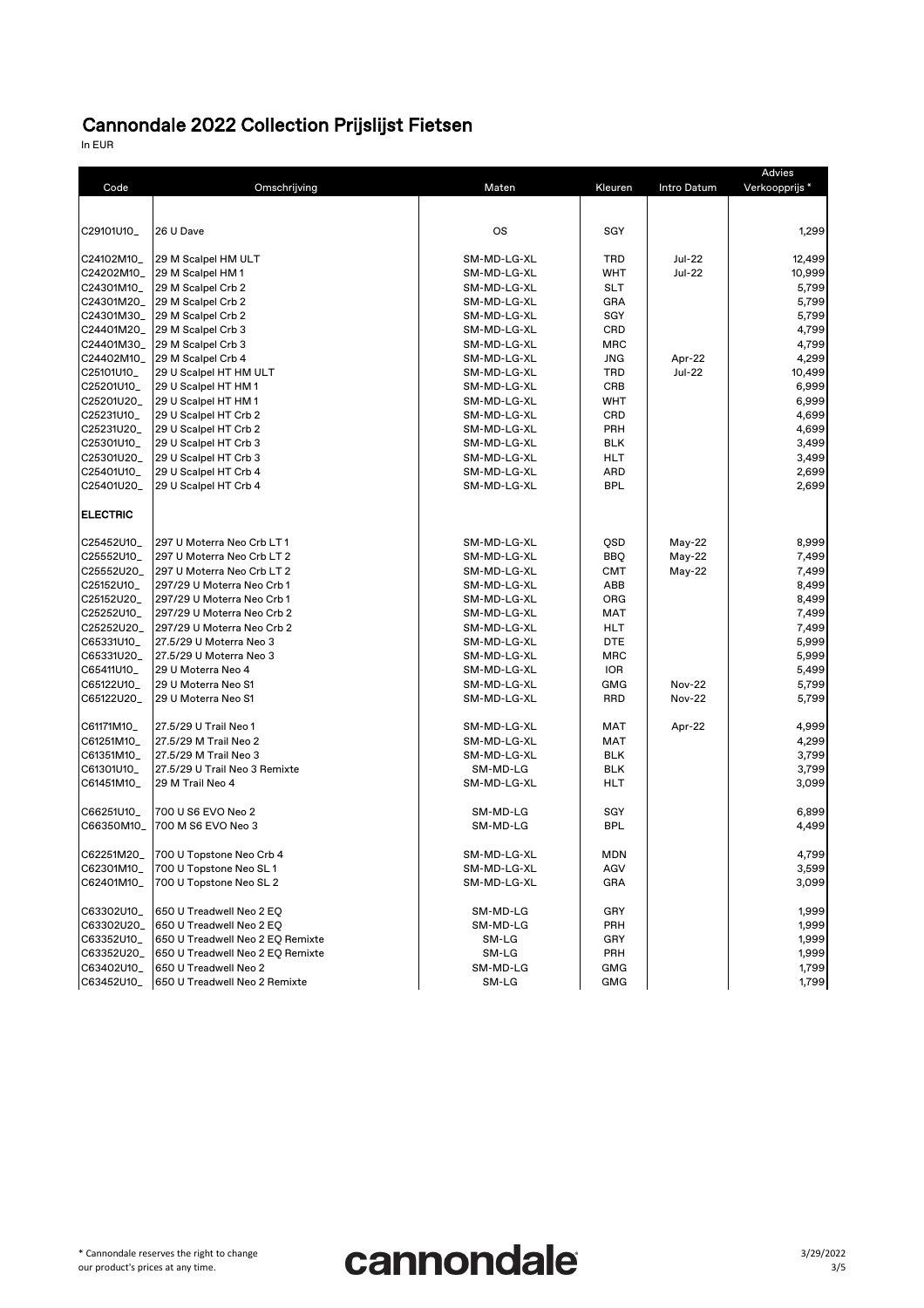In EUR

|            |                                    |             |            |               | <b>Advies</b> |
|------------|------------------------------------|-------------|------------|---------------|---------------|
| Code       | Omschrijving                       | Maten       | Kleuren    | Intro Datum   | Verkoopprijs* |
|            |                                    |             |            |               |               |
| C66112M20_ | 27.5/29 U Mayaro Neo 1             | SM-MD-LG-XL | <b>BBQ</b> |               | 5,999         |
| C64112U10_ | 27.5/29 U Mavaro Neo 1 LSTH        | SM-MD-LG    | <b>CRD</b> |               | 5,999         |
| C64112U20_ | 27.5/29 U Mavaro Neo 1 LSTH        | SM-MD-LG    | <b>BBQ</b> |               | 5,999         |
| C64212U10_ | 27.5/29 U Mavaro Neo 2             | SM-MD-LG-XL | <b>MRC</b> |               | 4,999         |
| C64212U20_ | 27.5/29 U Mavaro Neo 2             | SM-MD-LG-XL | <b>BBQ</b> |               | 4,999         |
| C64252U10_ | 27.5/29 U Mavaro Neo 2 LSTH        | SM-LX       | <b>CRD</b> | <b>Jun-22</b> | 4,999         |
| C64252U20_ | 27.5/29 U Mavaro Neo 2 LSTH        | SM-LX       | <b>BBQ</b> | <b>Jun-22</b> | 4,999         |
| C64301U20_ | 700 U Mavaro Neo 3                 | SM-MD-LG    | <b>BPL</b> |               | 4,899         |
| C64301U30_ | 700 U Mavaro Neo 3                 | SM-MD-LG    | <b>RGD</b> |               | 4,899         |
| C64401U10_ | 700 U Mavaro Neo 4                 | SM-MD-LG    | <b>MDN</b> |               | 4,899         |
| C64401U20_ | 1700 U Mavaro Neo 4                | SM-MD-LG    | <b>RRD</b> |               | 4,899         |
| C64551U20_ | 700 U Mavaro Neo 5+                | SM-MD-LG    | <b>BPL</b> |               | 4,399         |
| C64551U30_ | 700 U Mavaro Neo 5+                | SM-MD-LG    | CAS        |               | 4,399         |
| C64650M10_ | 700 M Mavaro Performance           | 52-57-62    | <b>GRA</b> |               | 3,599         |
| C64600U10_ | 700 U Mavaro Performance City      | 44-47-53-58 | <b>GRA</b> |               | 3,599         |
| C64550M10_ | 700 M Mavaro Active                | 52-57-62    | <b>BPL</b> |               | 3,399         |
| C64500U10_ | 700 U Mavaro Active City           | 44-47-53-58 | <b>BPL</b> |               | 3,399         |
| C68151U10_ | 650 U Adventure Neo 1 EQ           | SM-LG       | <b>EMR</b> |               | 3,999         |
| C68251U10_ | 650 U Adventure Neo 2 EQ           | SM-LG       | <b>SGG</b> |               | 3,299         |
| C68251U20_ | 650 U Adventure Neo 2 EQ           | SM-LG       | <b>SGE</b> |               | 3,299         |
| C68321U20_ | 650 U Adventure Neo 3.1 EQ         | SM-LG       | <b>BLK</b> |               | 2,999         |
| C68321U30_ | 650 U Adventure Neo 3.1 EQ         | SM-LG       | <b>DBU</b> |               | 2,999         |
| C68451U20_ | 650 U Adventure Neo 4              | SM-LG       | <b>GRY</b> |               | 2,499         |
| C68451U30_ | 650 U Adventure Neo 4              | SM-LG       | <b>MGO</b> |               | 2,499         |
| C65311U10_ | 29 U Moterra Neo EQ                | SM-MD-LG-XL | <b>BPL</b> | <b>Jun-22</b> | 6,199         |
| C65311U20_ | 29 U Moterra Neo EQ                | SM-MD-LG-XL | AGV        |               | 6,199         |
| C66101M10_ | 29 M Tesoro Neo X Speed            | SM-MD-LG-XL | <b>GRY</b> |               | 6,199         |
| C66202M10  | 27.5/29 U Tesoro Neo X1            | SM-MD-LG-XL | <b>MDN</b> |               | 4,999         |
|            | C66202M20_ 27.5/29 U Tesoro Neo X1 | SM-MD-LG-XL | <b>GRY</b> |               | 4,999         |
| C64232U10_ | 27.5/29 U Tesoro Neo X 1 LSTH      | SM-MD-LX    | <b>AGV</b> |               | 4,999         |
| C64232U20_ | 27.5/29 U Tesoro Neo X1LSTH        | SM-MD-LX    | <b>GRY</b> |               | 4,999         |
| C66212U10_ | 27.5/29 U Tesoro Neo X 1 STH       | SM-MD-LG    | LAV        |               | 4,999         |
| C66212U20_ | 27.5/29 U Tesoro Neo X1STH         | SM-MD-LG    | <b>GRY</b> |               | 4,999         |
| C66301M10_ | 29 M Tesoro Neo X 2                | SM-MD-LG-XL | <b>SBR</b> |               | 4,399         |
| C66301M20_ | 29 M Tesoro Neo X 2                | SM-MD-LG-XL | <b>MDN</b> |               | 4,399         |
| C66301U10_ | 29 U Tesoro Neo X 2 Remixte        | SM-MD-LG    | <b>ALP</b> |               | 4,399         |
| C66401M10_ | 29 M Tesoro Neo X 3                | SM-MD-LG-XL | <b>BLK</b> |               | 3,599         |
| C66401U10_ | 29 U Tesoro Neo X 3 Remixte        | SM-MD-LG-XL | <b>BLK</b> |               | 3,599         |
| C66101U10_ | 700 U Tesoro Neo SL EQ             | SM-MD-LG    | <b>BPL</b> |               | 2,499         |
| C66121U10_ | 700 U Tesoro Neo SL EQ Remixte     | SM-MD       | <b>BPL</b> |               | 2,499         |

\* Cannondale reserves the right to change our product's prices at any time.